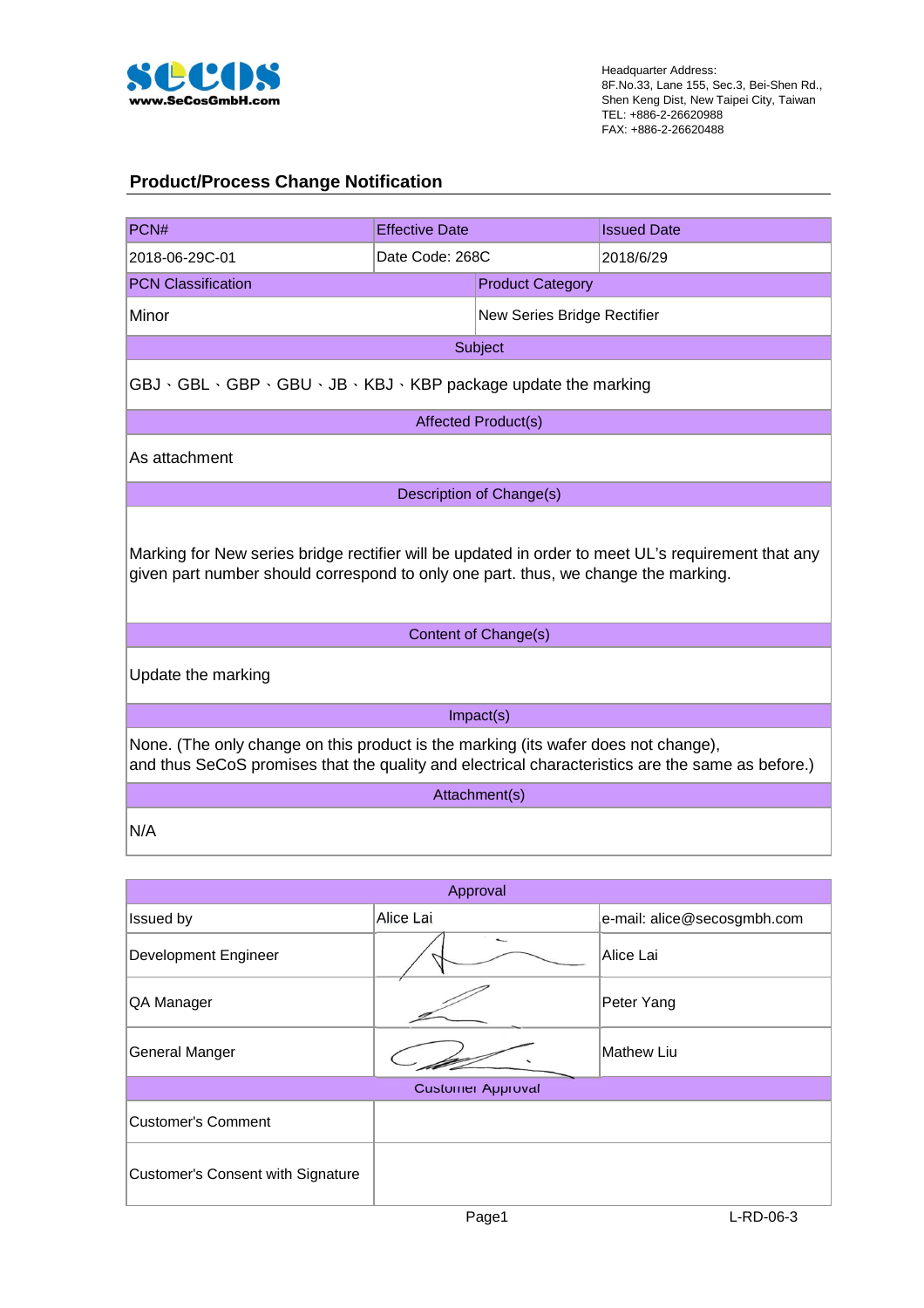

| Attachment            |             |             |             |  |  |
|-----------------------|-------------|-------------|-------------|--|--|
| <b>GBJ</b>            | GBP         | GBU         | KBJ         |  |  |
| S6GBJ20-C             | \$4GBP20-C  | S4GBU20-C   | S4KBJ20-C   |  |  |
| S6GBJ40-C             | S4GBP40-C   | S4GBU40-C   | S4KBJ40-C   |  |  |
| S6GBJ60-C             | S4GBP60-C   | S4GBU60-C   | S4KBJ60-C   |  |  |
| S6GBJ80-C             | S4GBP80-C   | S4GBU80-C   | S4KBJ80-C   |  |  |
| \$15GBJ20-C           | S6GBP20-C   | S8GBU20-C   | \$10KBJ20-C |  |  |
| \$15GBJ40-C           | S6GBP40-C   | S8GBU40-C   | S10KBJ40-C  |  |  |
| \$15GBJ60-C           | S6GBP60-C   | S8GBU60-C   | \$10KBJ60-C |  |  |
| \$15GBJ80-C           | S6GBP80-C   | S8GBU80-C   | \$10KBJ80-C |  |  |
| \$20GBJ20-C           | \$2GBP60-C  | \$10GBU20-C |             |  |  |
| S20GBJ40-C            | S8GBP20-C   | \$10GBU40-C | <b>KBP</b>  |  |  |
| S20GBJ60-C            | S8GBP40-C   | \$10GBU60-C | S3KBP20-C   |  |  |
| \$20GBJ80-C           | S8GBP60-C   | \$10GBU80-C | S3KBP40-C   |  |  |
| \$25GBJ20-C           | S8GBP80-C   | \$15GBU20-C | S3KBP60-C   |  |  |
| \$25GBJ40-C           | $S2GBP20-C$ | \$15GBU40-C | S3KBP80-C   |  |  |
| \$25GBJ60-C           | S2GBP40-C   | \$15GBU60-C | S4KBP20-C   |  |  |
| \$25GBJ80-C           | S2GBP80-C   | \$15GBU80-C | S4KBP40-C   |  |  |
|                       |             | S6GBU20-C   | S4KBP60-C   |  |  |
| GBL                   | JB          | S6GBU40-C   | S4KBP80-C   |  |  |
| $S2GBL20-C$           | S6JB-C      | S6GBU60-C   | S2KBP20-C   |  |  |
| S2GBL40-C             | \$10JB80-C  | S6GBU80-C   | S2KBP40-C   |  |  |
| S <sub>2GBL60-C</sub> |             |             | S2KBP60-C   |  |  |
| S2GBL80-C             |             |             | S2KBP80-C   |  |  |
| S4GBL20-C             |             |             | S2KBP100-C  |  |  |
| S4GBL40-C             |             |             |             |  |  |
| S4GBL60-C             |             |             |             |  |  |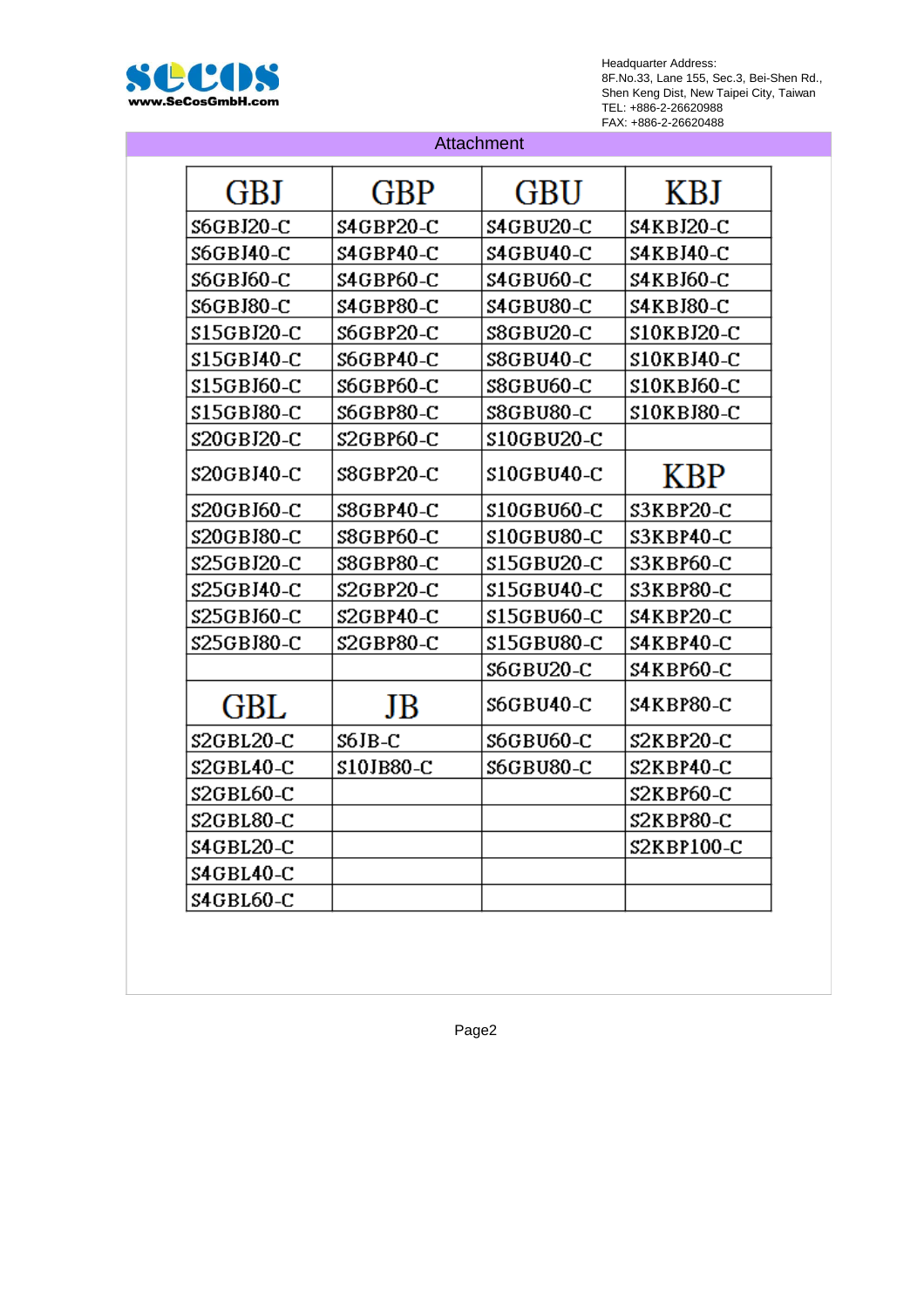

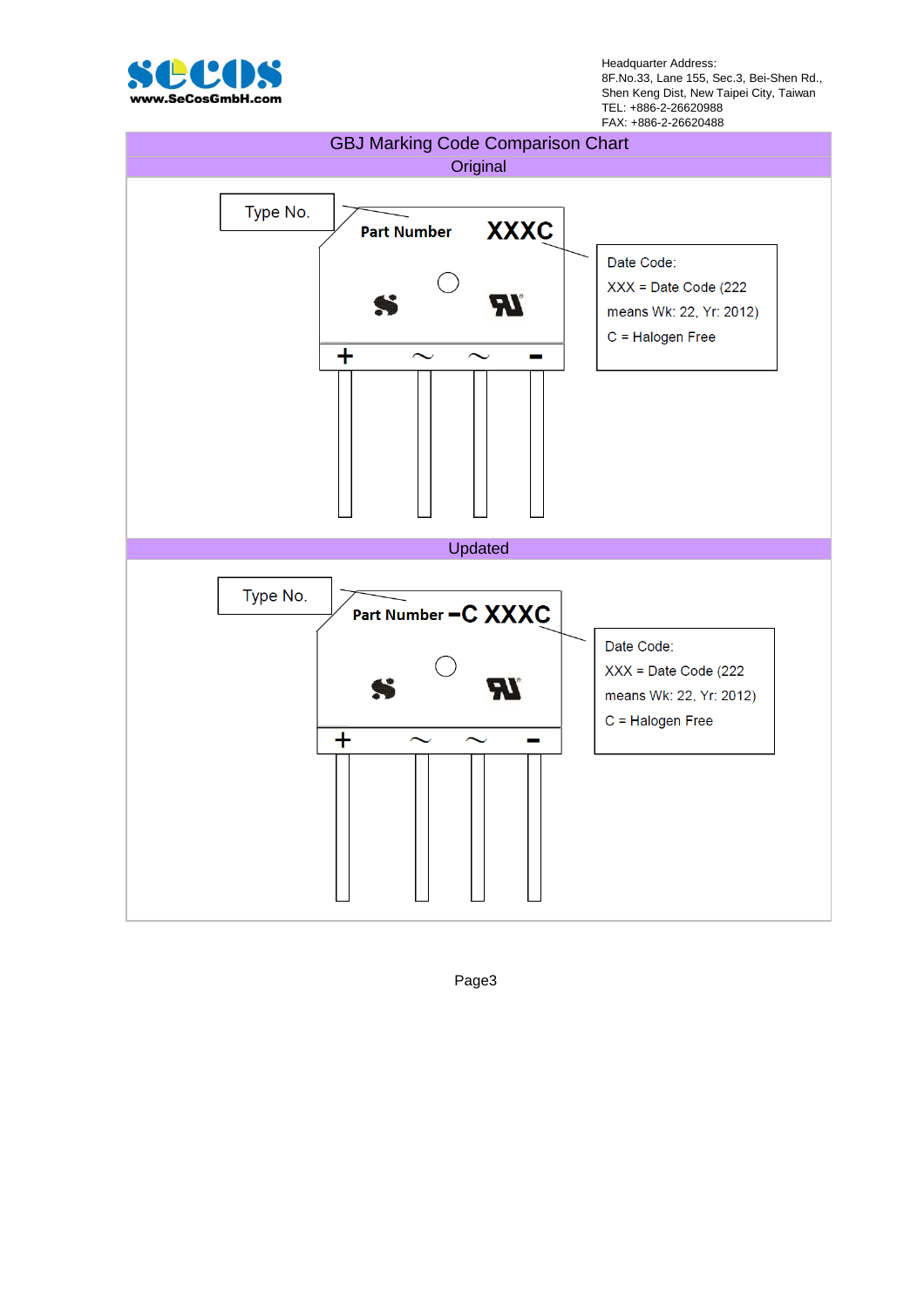

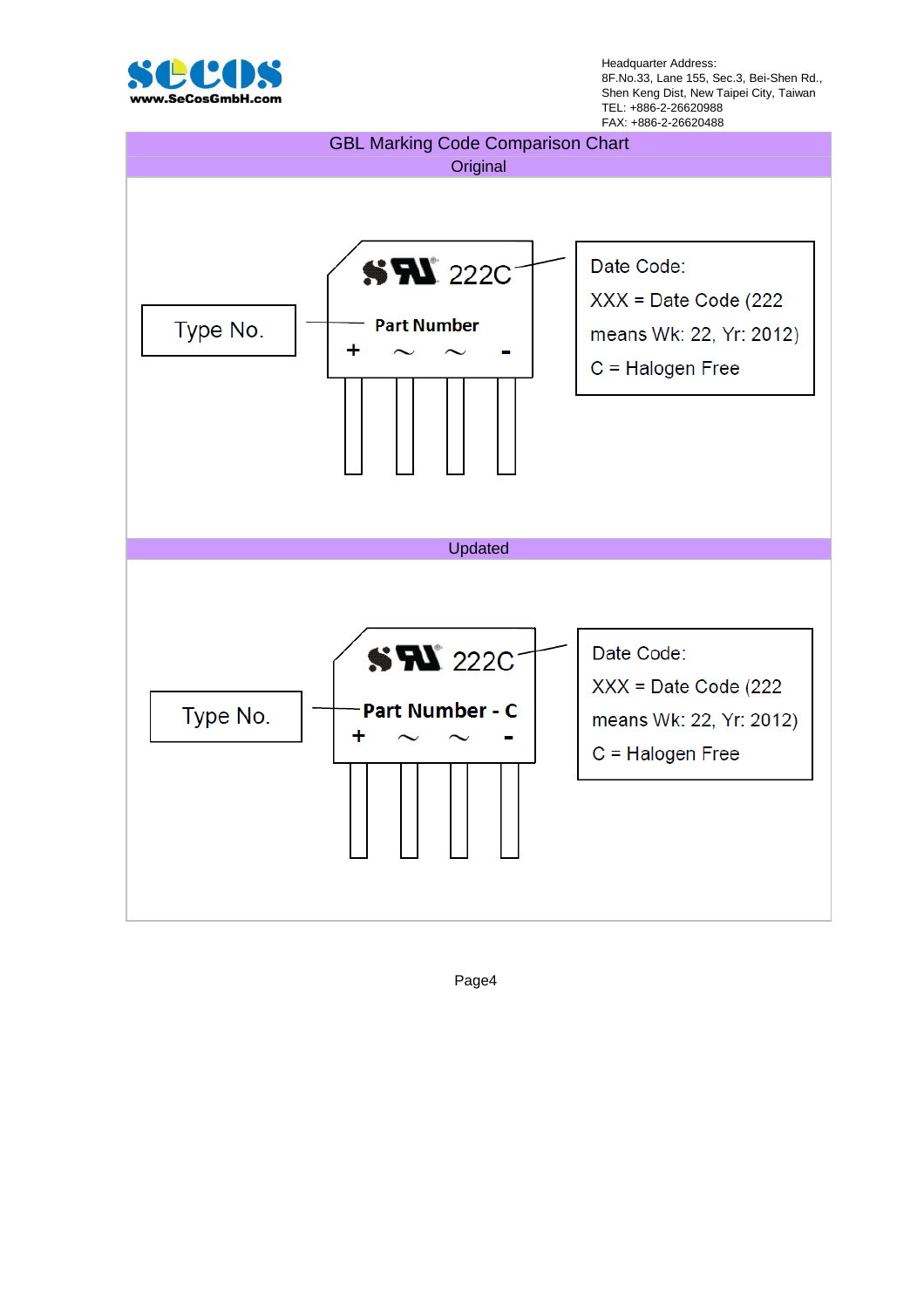

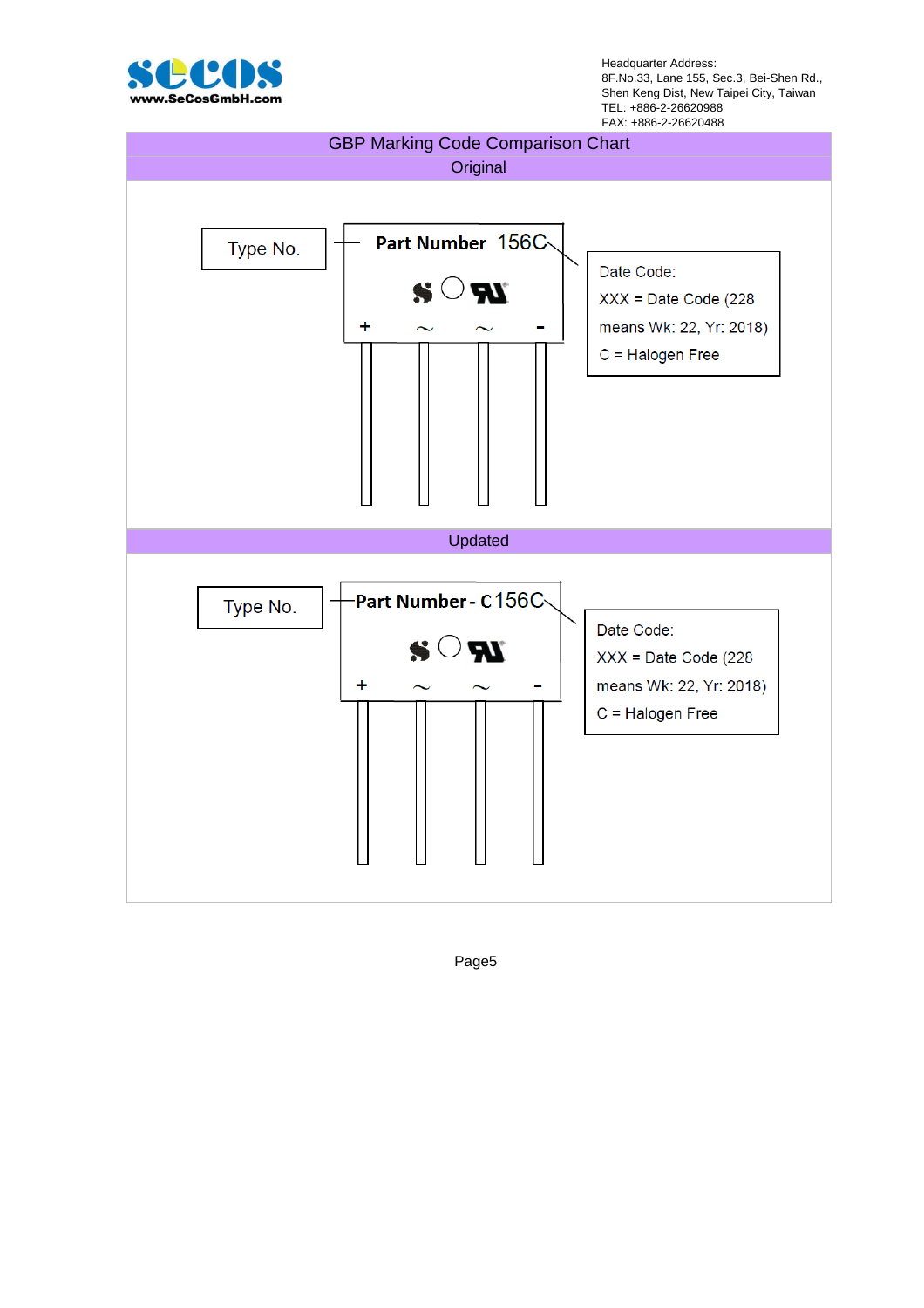

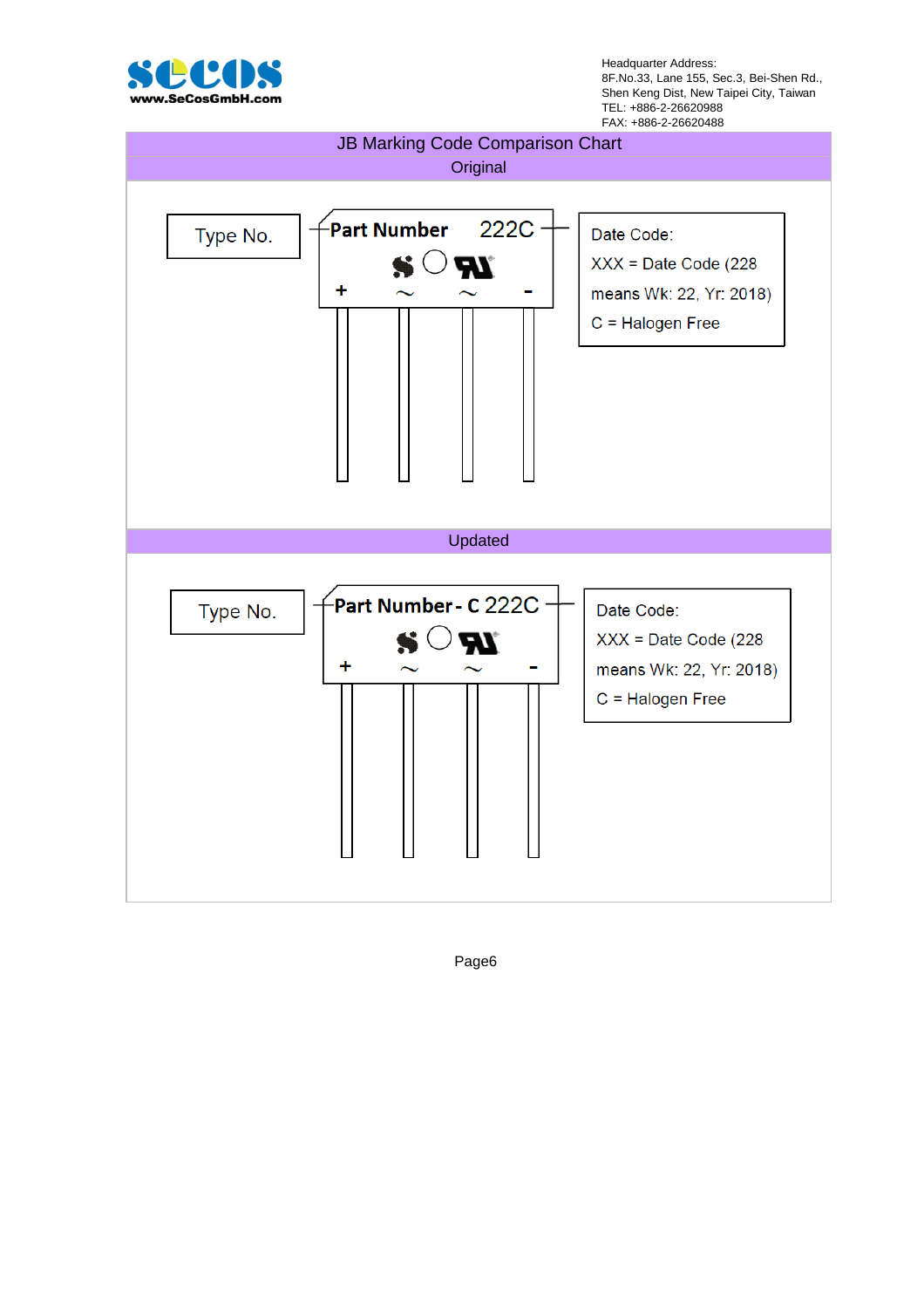

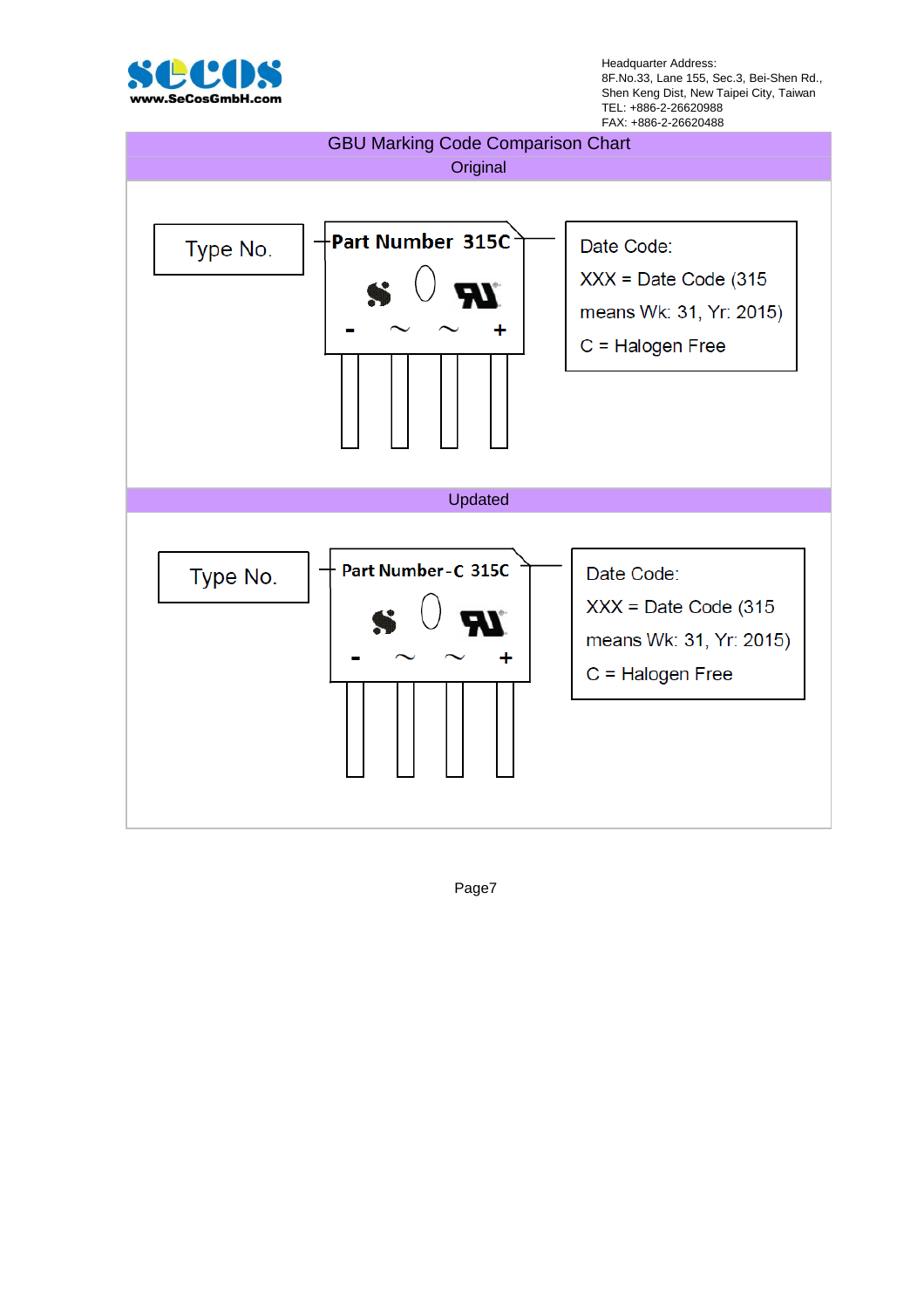